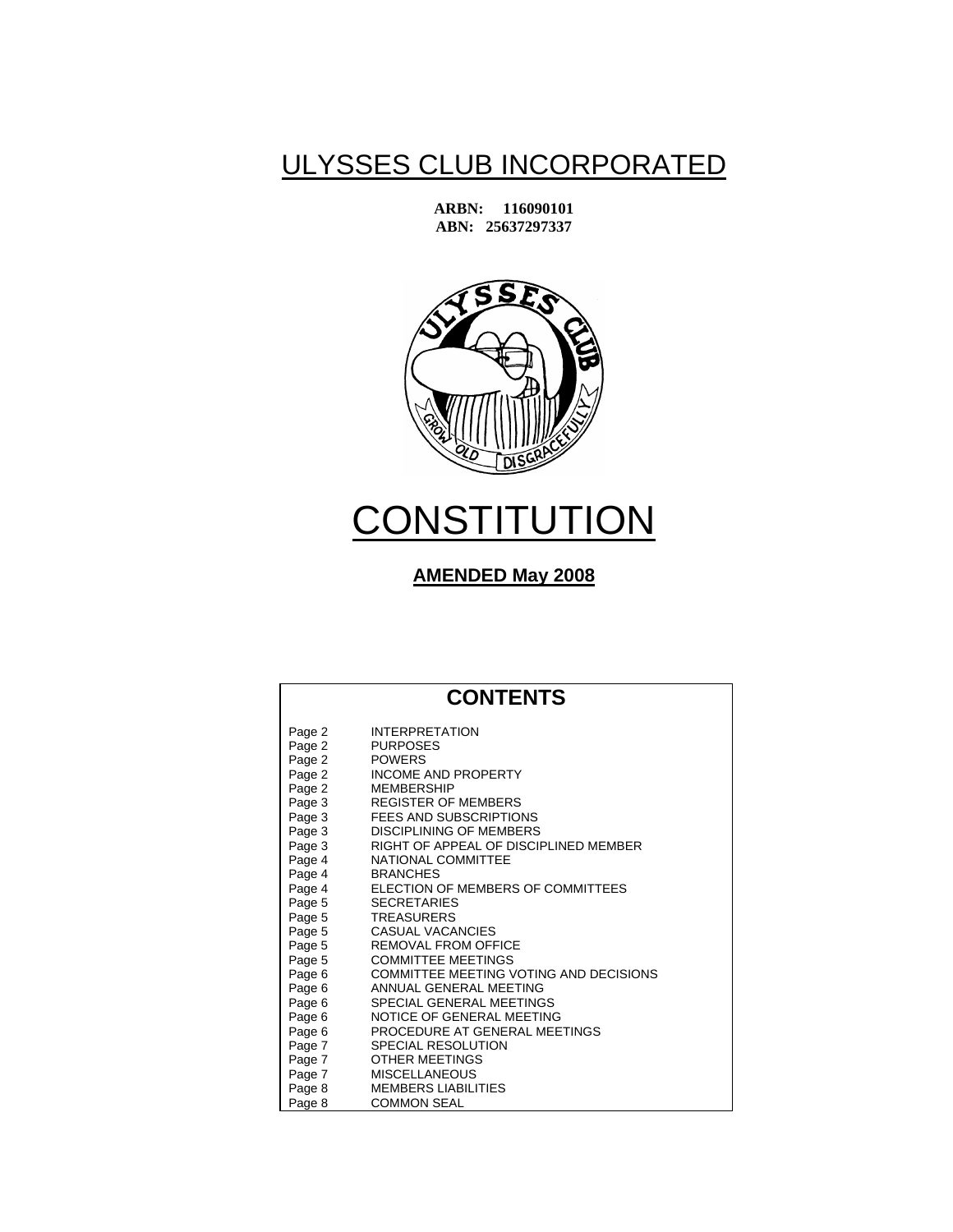#### **INTERPRETATION**

1. In these rules, except in so far as the context or subject matter otherwise indicates or requires -

 "CLUB" means the total body of members wherever resident constituted by these rules as the Ulysses Club Incorporated.

 "NATIONAL COMMITTEE" means the Committee elected as provided by the rules for the management and control of the Club and of its funds.

 "NATIONAL ADMINISTRATION" means the exercise of the management and control of the club and of its funds by the National Committee.

 "BRANCH" means a branch of the club established at any place in a State or Territory of the Commonwealth of Australia or such other place or places as the National Committee may determine.

 "BRANCH COMMITTEE" means the committee of a branch of the club formally elected as provided by the rules for the conduct of the affairs of the branch.

 "INFORMAL BRANCH COMMITTEE" means, where the members of a branch decide for any reason by consensus that the affairs of the branch are to be conducted on an informal Committee basis, those of their number chosen by them from time to time to so conduct the affairs of the branch and the description "Branch Committee" shall be read as meaning "Informal Branch Committee" in every rule where the context of the rule requires.

 "BRANCH PRESIDENT" means the elected President for the time being of a branch of the club or, where the affairs of the branch are conducted by an informal Branch Committee, the person chosen from time to time by the members of the branch to be the principal member of that Committee.

"MEMBER" means a person who has been granted Life Membership or, has been approved for membership by the National committee and has paid all monies due.

 "GENERAL MEETING" means a general meeting of the members of the club or of a branch thereof (as the case may be or the context may require) properly convened and held in accordance with the rules.

''EXTENDED NATIONAL COMMITTEE'' means the meeting conducted in conjunction with the Club Annual General Meeting (one of the six compulsory NatCom meetings per year) consisting of the National Committee plus invited delegates from the clubs branches.

 "RULES" means the rules of Constitution of the club as set out herein and as may be amended from time to time by the members of the club gathered at a General Meeting.

#### **PURPOSES**

- 2. The purposes for which the club is established are:
	- a) To provide ways in which older motorcyclists can get together for companionship and mutual support.
	- b) To show by example that motor cycling can be an enjoyable and practical activity for riders of all ages.
	- c) To draw the attention of public and private institutions to the needs and views of older riders.

#### **POWERS**

- 2.1 The club shall be empowered,
	- a) To carry on or engage in any business or undertaking or project which may seem to the club to be capable of being conveniently carried on in connection with or calculated

directly or indirectly to further the purposes for which the club is established.

- b) To communicate, affiliate, or enter into other relations, formal or informal, with other clubs, associations, or other bodies having any similar purpose and to subscribe to, become a member of, or cooperate with any such clubs, associations, or other bodies in any way as may be likely to further the purposes of the club.
- c) Generally to purchase, take on lease, hire or in exchange or otherwise, acquire any real or personal property or rights or privileges which the club may think necessary or convenient for the furtherance of its purposes.
- d) To sell, improve, develop, exchange, lease or hire out, dispose of, turn to account, or otherwise deal with all or any part of the real and personal property and the rights and privileges of the club.
- e) To do all such other things as are incidental or conductive to the attainment of the purposes above.

#### **INCOME AND PROPERTY**

- 3. The income and property of the club shall be applied solely towards the purposes of the club and no portion of it shall be transferred directly or indirectly in any way whatsoever by way of profit or gain to the persons who at any time are or have been members of the club, or to any of them, or to any person claiming through any of them, PROVIDED that nothing herein contained shall prevent the payment in good faith to any member of the club for goods supplied or services rendered by the member where such goods are supplied or such services are rendered during the course of the member's usual or accepted occupation.
- 4. If after the winding up or dissolution of the club there remains after the satisfaction of all its debts and liabilities any property whatsoever, the same shall not be paid to or distributed among members, but shall be given or transferred to some other club, association, or other body having a purpose or purposes similar to the purposes of the club, to be determined by the members of the club at or before the time of winding up or dissolution and in default thereof by such Court or Courts within the Commonwealth of Australia as may have or acquired jurisdiction in the matter.

#### **MEMBERSHIP**

- 5. A person is eligible to be a member of the club if the person has both attained an age of not less than forty years and
	- a) I. holds a current motorcycle rider's licence (but subject to the exemption granted by rule 8); or
		- II. being a person not otherwise qualified under sub-rule (a) I. of this rule, has attained an age of not less than 40 years and is the spouse of a member within the meaning of the law or any commonly accepted meaning of the word spouse or is otherwise the regular companion of a member;
	- b) has applied for membership to the Secretary of the National Committee in such manner as may be prescribed from time to time; and
	- c) has been approved for membership by the National Committee.
- 5.1 Until a member has attained the age of 50 years, he or she shall be deemed to be a Junior Member, but shall, nevertheless, have full membership rights and privileges in the club.
- 6. Where the National Committee determines to approve an application for membership, the Secretary of the Committee shall as soon as practicable thereafter notify the applicant of that approval and cause the person's name to be entered in the register of members.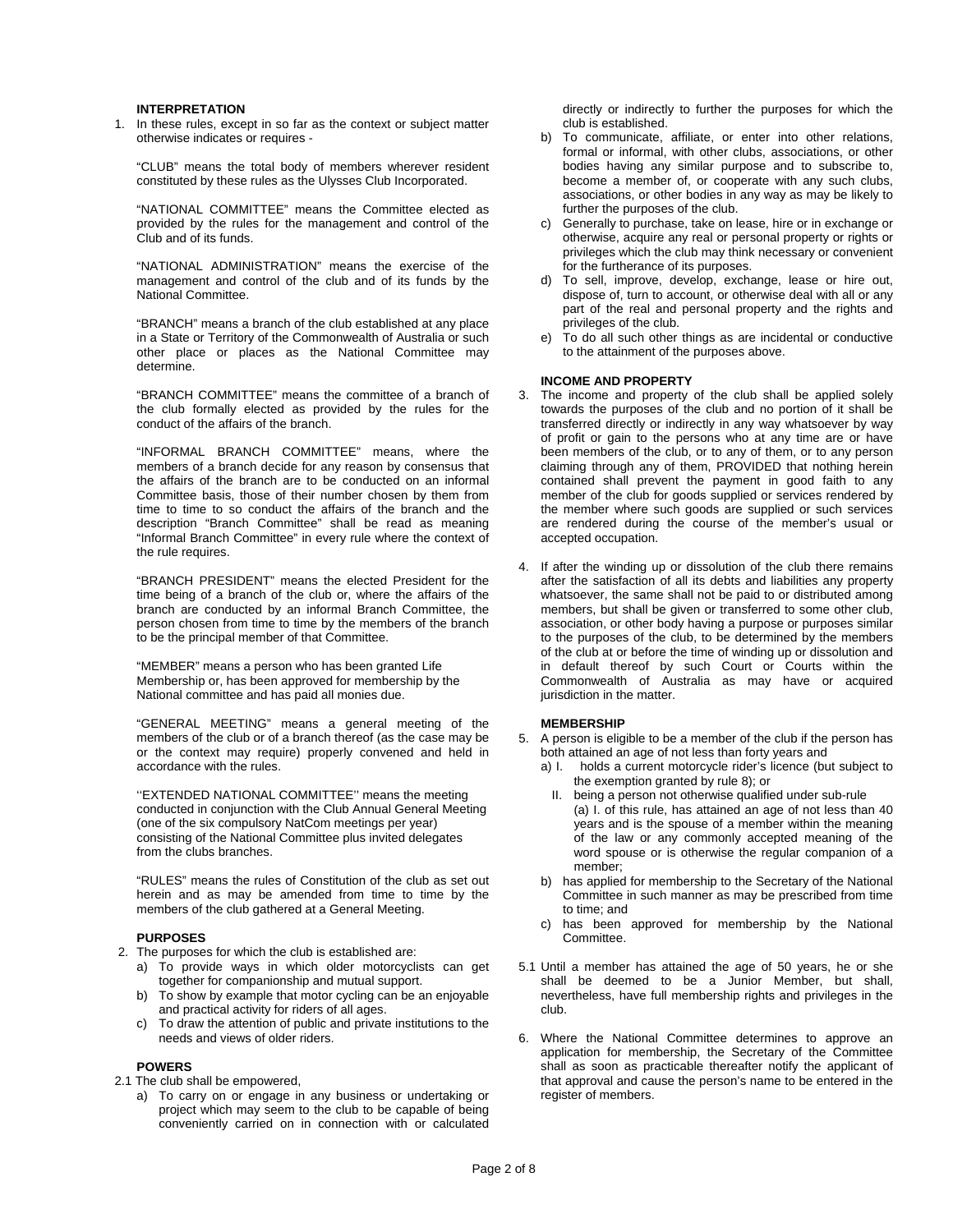- 7. Where a member is a resident of or reasonably within the locality of a place where a branch of the club is established, that member shall be deemed to be a member of that branch for the purposes of rules 14 and 82, but where a member is not so resident that member shall be deemed to be an unattached member for the purposes of those rules.
- 8. No person to whom the requirement would otherwise apply shall be denied or lose his or her eligibility for membership by reason only that he or she no longer holds a current motorcycle rider's licence because of age, physical infirmity, or other acceptable cause PROVIDED that, in the case of a person not already a member, he or she can demonstrate a prior longstanding interest and involvement in motor cycling to the satisfaction of the National Committee.
- 9. A person ceases to be a member of the club if the person a) dies;
	- b) resigns;
	- c) is expelled from the club;
	- d) fails to pay without reasonable cause any fee, subscription, or any other amount within two months of its becoming due; or
	- e) being a person previously qualified for membership under the provisions of sub-rule 5(a) II, where the National Committee deems that that person is no longer qualified for membership of the club.

#### **REGISTER OF MEMBERS**

- 10. The Secretary of the National Committee shall establish and maintain a register of members of the club which shall specify at least the name and address of each person who is a member, the person's membership number, and the date on which the person became a member.
- 11. The register of members of the club shall be kept at the place of National Administration of the club and there shall be extracted from it from time to time such lists of members as may be required which shall be open for inspection, free of charge, by any member at any reasonable place and hour.

#### **FEES AND SUBSCRIPTIONS**

- 12. (a) An applicant for membership of the club shall be obliged to pay the club the following fees and charges:
	- (i) Together with the form of application an application fee which shall be determined by the National Committee from time to time.
	- (II) A membership fee to cover the period of time (hereinafter referred to as the "term") and the amount of the membership fee shall be determined by the National Committee from

time to

- time. In the event that the application shall be refused then the membership fee shall be refunded to the applicant.
- (b) The commencement of the membership term shall be determined by the National Committee.
- (c) Where an application for membership is received less than three months before the commencement of a new term then the membership paid with that application shall count for the remainder of the current term and for the next term unless the National Committee shall determine otherwise.
- 13 Deleted.

#### **DISCIPLINING OF MEMBERS**

14. Where the National Committee is of the opinion that a member a) has persistently refused or neglected to comply with a provision or provisions of these rules; or

- b) has persistently or wilfully acted in a manner prejudicial to the interests of the club, the National Committee may, by resolution subject to clauses 16 – 22 of these rules
- c) expel the member from the club; or
- suspend the member from membership of the club for a specified period
- 15. Where a Branch Committee is of the opinion that a member
	- a) has persistently refused or neglected to comply with a provision or provisions of these rules; or
	- b) has persistently or wilfully acted in a manner prejudicial to the interests of the club, the Branch Committee may request the National Committee to investigate a complaint or complaints in relation to the member.
- 16. The secretary of the National Committee shall advise the subject member in writing by registered mail at the members last known address recorded in any membership register or database currently maintained by the club of the complaint, and the nature of the complaint received concerning the member. Such advice shall also contain advice to the member of the provisions of rules 14 to 22 and the procedures that will be followed.
- 17*.* In order to investigate a complaint or complaints as specified in rule 15, the National Committee shall appoint a tribunal of not less than three members of the club of the National Committee's choosing, to investigate the complaint. Members chosen to form a tribunal under these rules should where possible have previously served in an executive role on the National Committee. A tribunal appointed for this purpose shall
	- a) meet at a time or times and at a place or places convenient to both the tribunal members and the subject member of the complaint;
	- b) examine any evidence including oral testimony of witnesses and / or the member subject of the complaint, documents including written submissions and any other evidence the tribunal considers relevant to the investigation
- 18. The chairperson of a tribunal appointed under rule 17 of these rules shall
	- a) Contact the member subject of the complaint and arrange a mutually suitable time(s) and place(s) of the meeting(s) to examine any evidence;
	- b) Cause a record to be kept in writing of all meetings and deliberations of the tribunal;
	- c) Cause a written report to be furnished to the National Committee and to the subject member detailing the tribunal's findings and recommendations.
	- d) Cause to be forwarded to the National Committee all records produced during the investigation process.
- 18A Where a member subject of a complaint refuses to cooperate or meet with a tribunal appointed to investigate a complaint in relation to that member in accordance with these rules, the tribunal may proceed ex-parte.
- 19. Where the member receives a report sent under rule 18 c) of these rules, that member may within 21 days of receipt of the report, make a written appeal to the National Committee for their consideration, prior to the making of any resolution under rule 14.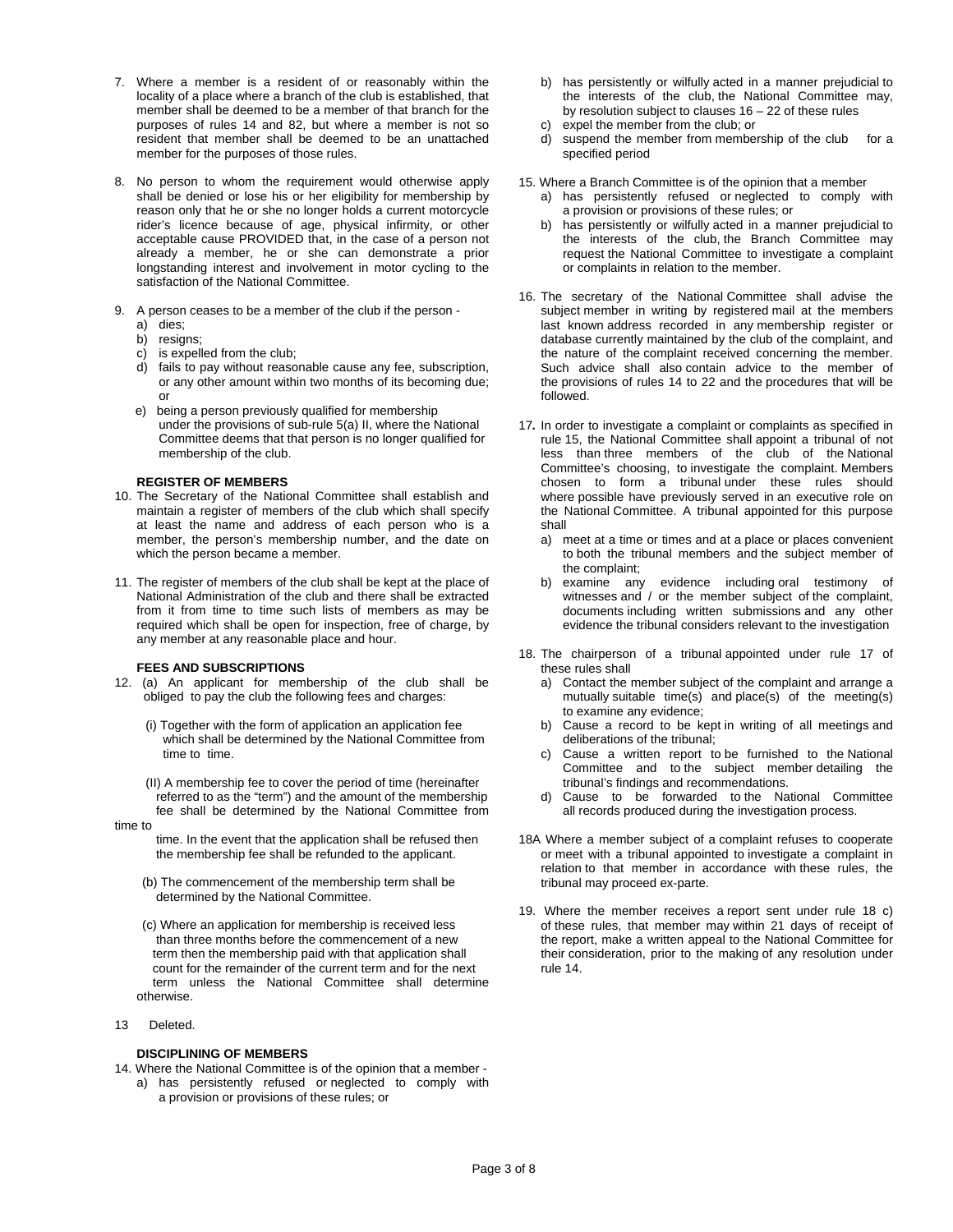#### **Special Resolution 6 cont…..**

- 20. Where following deliberation on the tribunal's recommendations and any appeal by the subject member or the passing of 21 days since the subject member received the tribunal's report the National Committee
	- a) by resolution makes a ruling under rule 14 of these rules to expel or suspend a member the Secretary of the Committee shall cause a copy of the ruling to be sent by registered post to the member's last known address recorded in any membership register or database currently maintained by the club
	- b) makes any decision other than a ruling to expel or suspend the member, the Secretary shall cause to be sent to the chairman of the tribunal which made any recommendations to the National Committee concerning the subject member and to the subject member a copy of the National Committee's decision.
- 21. Where a person is expelled from membership of the club by virtue of a ruling made under rule 14 of these rules, that person may not be admitted to membership of the club at a later time.
- 22. Where a member is suspended from the club for a specified time by virtue of a ruling made under rule 14 of these rules, that member may not partake in any form in any functions, events or proceedings of the club or a branch of the club during the term of the suspension.

#### **NATIONAL COMMITTEE**

- 23. There shall be a National Committee of management of the club which, subject to these rules, and to any resolution passed by the club in General Meeting
	- a) shall control and manage the affairs of the club and its funds;
	- b) may exercise all such functions as may be exercised by the club other than those functions required by these rules to be exercised by a general meeting of the members of the club; and
	- c) has power to perform all such acts and do all such things as appear to the Committee to be necessary or desirable for the proper management of the affairs of the club.

24. The National Committee shall consist of -

- a) the National Office-Bearers of the club who shall be:
- I. the National President,
- II. the National Vice-President,
- III. the National Secretary, and
- IV. the National Treasurer, and
- b) thee ordinary members, all of whom shall be elected at the Annual General Meeting of the club in accordance with the rules in that regard.
- 25. Deleted
- 26. Each elected member of the National Committee shall, subject to these rules, hold office until the time of the declaration that all positions on the Committee are now vacant made at the Annual General Meeting of the club next following the date of the member's election.
- 27. In the event of a casual vacancy occurring in the elected membership of the National Committee, that Committee may appoint a member of the club to fill the vacancy and the member so appointed shall, subject to these rules, hold office until the time of the declaration that all positions on the Committee are now vacant made at the Annual General Meeting of the club next following the date of the appointment.

#### **BRANCHES**

28. The establishment of a branch of the club shall be subject to the grant of a charter by the National Committee which shall have the power to withdraw, or place conditions on the continuation

of, the charter granted to any branch where it is considered for good reason to be in the best interests of the club.

- 29. There shall be a Branch Committee of each branch of the club, either formally elected or informal by consensus, which, subject to these rules and to the reasonable direction of the National Committee, shall conduct the affairs of the club at the place at which the branch is established.
- 30. Each formally elected Branch Committee shall consist of
	- a) the office-bearers of the branch who shall be
		- I. the Branch President
		- II. the Branch Secretary, and
		- III. the Branch Treasurer, or
	- IV. the Branch Secretary / Treasurer; and
	- b) a minimum of three ordinary members, each of whom shall be elected at the Annual General Meeting of the branch in accordance with the rules in that regard.
- 31. Each formally elected member of a Branch Committee shall, subject to these rules, hold office until the time of the declaration that all positions on the Committee are now vacant made at the Annual General Meeting of the branch next following the date of the member's election.
- 32. In the event of a casual vacancy occurring in the membership of a formally elected Branch Committee, that Committee may appoint a member of the branch to fill the vacancy and the member so appointed shall, subject to these rules, hold office until the time of the declaration that all positions on the Committee are now vacant made at the Annual General Meeting of the branch next following the date of the appointment.

#### **ELECTION OF MEMBERS OF COMMITTEES**

- 33. a) At each Annual General Meeting of the club or of a branch, as the case may be, the member then presiding shall declare that all positions on the Committee are now vacant but such a declaration shall not be made until all the business of the meeting properly that of the retiring Committee has been dealt with.
	- b) Upon the declaration being made the members present shall appoint one of their number to conduct the election of all the members of the Committee as provided by these rules and, should a ballot be required, at least two scrutineers to assist, none to be a candidate for office.
	- c) The President on being declared elected shall assume the chair and may continue with such business of the meeting as may be conveniently conducted during the course of, but not including, the election of the other members of the Committee.
- 34. Nominations of candidates for election as National Office-Bearers, Branch Office-Bearers, or ordinary members of the National or a Branch Committee
	- a) shall be made in the first instance in writing, signed by two members of the club or of the branch, as the case may be, and accompanied by the written consent of the candidate (which may be endorsed on the form of nomination); and
	- b) shall be delivered to the National Secretary in the case of the National Committee by 30<sup>th</sup> November preceding the Annual General Meeting.
	- c) shall be delivered to the Branch Secretary in the case of a Branch Committee not less than 28 days before the date fixed for holding the Annual General Meeting.
- 35. No member shall be nominated in writing for more than one position on a Committee but a member who fails to gain election to the position for which nominated in writing may at the time declare himself or herself to be a candidate for election to any succeeding position or positions on the Committee and shall be counted as if nominated in writing for the purposes of Rule 36(a).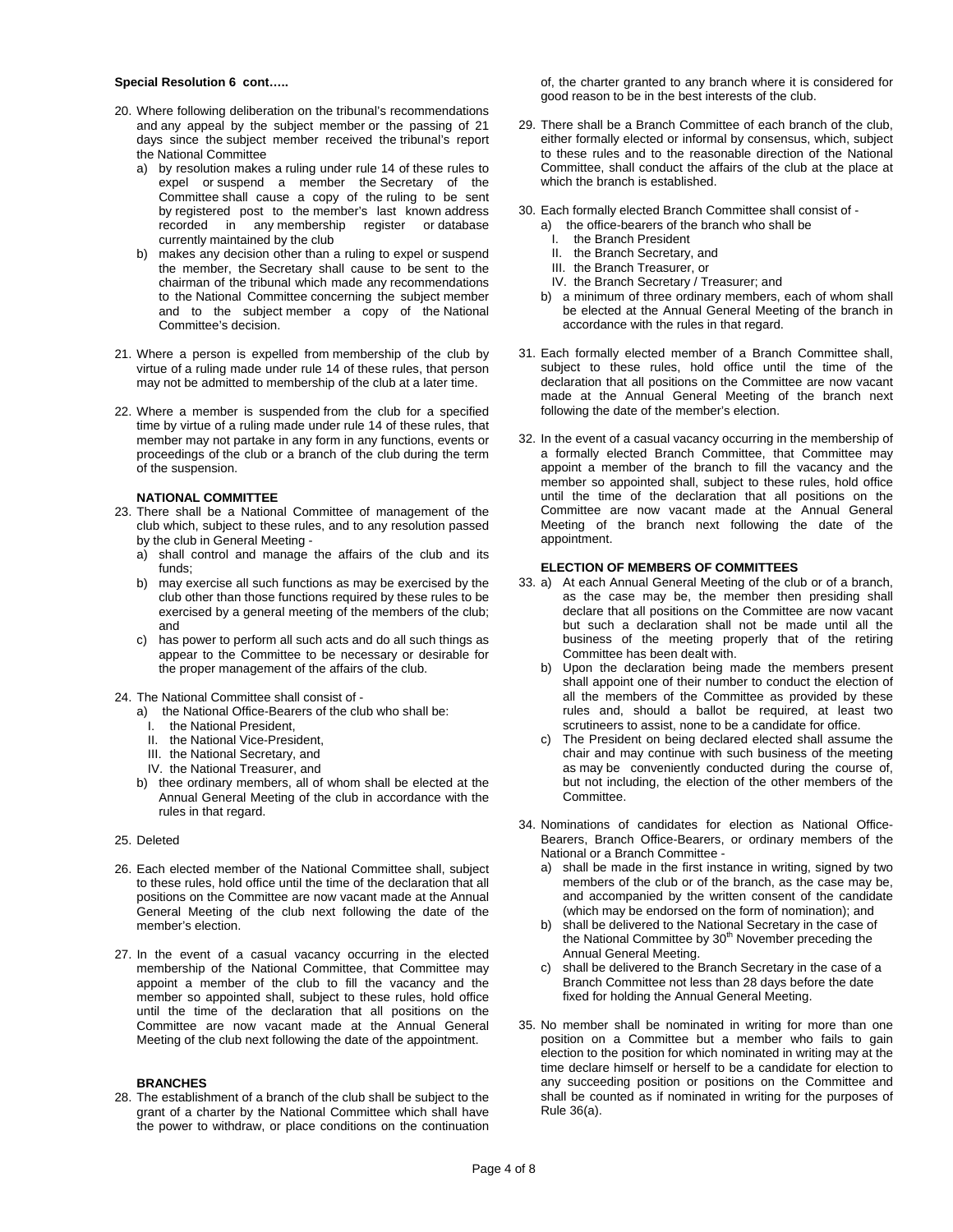36. If insufficient written nominations are received to fill all vacancies on a committee, the candidates nominated in writing shall be deemed to be elected, and any vacant positions remaining on the committee shall be deemed to be casual vacancies.

#### 37. Deleted

- 38. If the number of nominations received for any position or pos itions on a Committee exceeds the vacancy or vacancies to be filled, a ballot shall be held.
- 39. The ballot for Office-Bearers and ordinary members of a Committee shall be conducted by secret ballot at the Annual General Meeting in such usual and proper manner as the Committee may direct.

#### **SECRETARIES**

- 40. It shall be the duty of the Secretary of a Committee to:
	- a) keep Minutes of
		- I. all appointments of Office-Bearers and members of the Committee;
		- II. the names of the members of the Committee present at a Committee Meeting or a General Meeting; and
		- III. all proceedings at Committee Meetings and General Meetings; and
	- c) ensure that the Minutes of proceedings at a meeting are signed by the chairman of the meeting or the chairman of the next succeeding meeting.

#### **TREASURERS**

- 41. It is the duty of the National Treasurer of the club to ensure that
	- a) all money due to the club is collected and received and that all payments authorised by the club are made; and
	- b) correct books and accounts are kept showing the financial affairs of the club including full details of all receipts and expenditure connected with the activities of the National Administration of the club.
- 42. It is the duty of the treasurer of a branch of the club to ensure that
	- a) all money due to the branch is collected and received and that all payments authorised by the Branch Committee are made; and
	- b) correct books and accounts are kept showing the financial affairs of the branch including full details of all receipts and expenditure connected with the activities of the branch.

#### **CASUAL VACANCIES**

- 43. For the purposes of these rules, a casual vacancy occurs in the office of a member of a formally elected Committee if the member
	- a) dies;
	- b) ceases to be a member of the club;
	- c) becomes bankrupt or insolvent;
	- d) resigns office by notice given to the Secretary of the Committee;
	- e) is removed from office under Rule 44 or Rule 45;
	- becomes of unsound mind or a person whose person or estate is liable to be dealt with in any way under the law relating to mental health; or
	- g) is absent without the consent of the Committee from all meetings of the Committee held during a period of 6 months.

#### **REMOVAL FROM OFFICE**

44. The members of the club in General Meeting may by resolution remove any member of the National Committee from the office of member before the expiration of the member's term of office and may by resolution appoint another person to hold office until the expiration of the term of office of the member so removed.

- 45. The members of a branch in General Meeting may by resolution remove any member of a formally elected Branch Committee from the office of member before the expiration of the member's term of office and may by resolution appoint another person to hold office until the expiration of the term of office of the member so removed.
- 46. Where a member of a Committee to whom a proposed resolution referred to in Rule 44 or Rule 45 relates makes representations in writing, not exceeding a reasonable length, to the Secretary or the President of the Committee concerned and requests that the representations be notified to members of the club or branch, as the case may be, the Secretary or the President of the Committee may send a copy of the representations to each member, as the case may be, and, if they are not so sent, the person to whom the proposed resolution relates shall be entitled to require that the representations be read out at the meeting at which the resolution is to be considered.

#### **COMMITTEE MEETINGS**

- 47. a) Each Committee shall meet at least 6 times in each period of 12 months at such place and time as the Committee may determine.
	- b) That in the case of the National Committee, the Club shall pay reasonable travel expenses and accommodation costs, including air fares if applicable, to any elected members of the National Committee attending any National Committee meeting other than the one held in conjunction with the Annual General Meeting.
- 48. Additional meetings of a Committee may be convened by its President or by any two other of its members.
- 49. Oral or written notice of a meeting of a Committee shall be given by its Secretary to each member of the Committee at least 48 hours (or such other period as may be unanimously agreed upon by the members of the Committee) before the time appointed for the holding of the meeting.
- 50. Any 3 members of a Committee shall constitute a quorum for the transaction of the business of a meeting of the Committee and no business shall be transacted by the Committee unless a quorum is present and, if within half an hour of the time appointed for the meeting a quorum is not present, the meeting stands adjourned to the same place and at the same hour of the same day of the following week.
- 51. If at the adjourned meeting of a Committee a quorum is not present within half an hour of the time appointed for the meeting, the meeting shall be dissolved.
- 52. At a meeting of a Committee
	- a) the president of the Committee or, in the President's absence in the case of the National Committee, the Vice-President shall preside; or
	- b) if the President and Vice-President (if any) are absent or unwilling to act such one of the remaining members of the Committee as may be chosen by the members present at the meeting shall preside.
- 53. A Committee by resolution
	- a) may delegate to one or more Sub-Committees, consisting of such member or members as the Committee thinks fit, the exercise of such of the functions of the Committee as are specified in the resolution, other than -
		- I. this power of delegation; or
	- II. a function which is a duty imposed on the Committee by any law and may
	- b) revoke wholly or in part any delegation under this rule.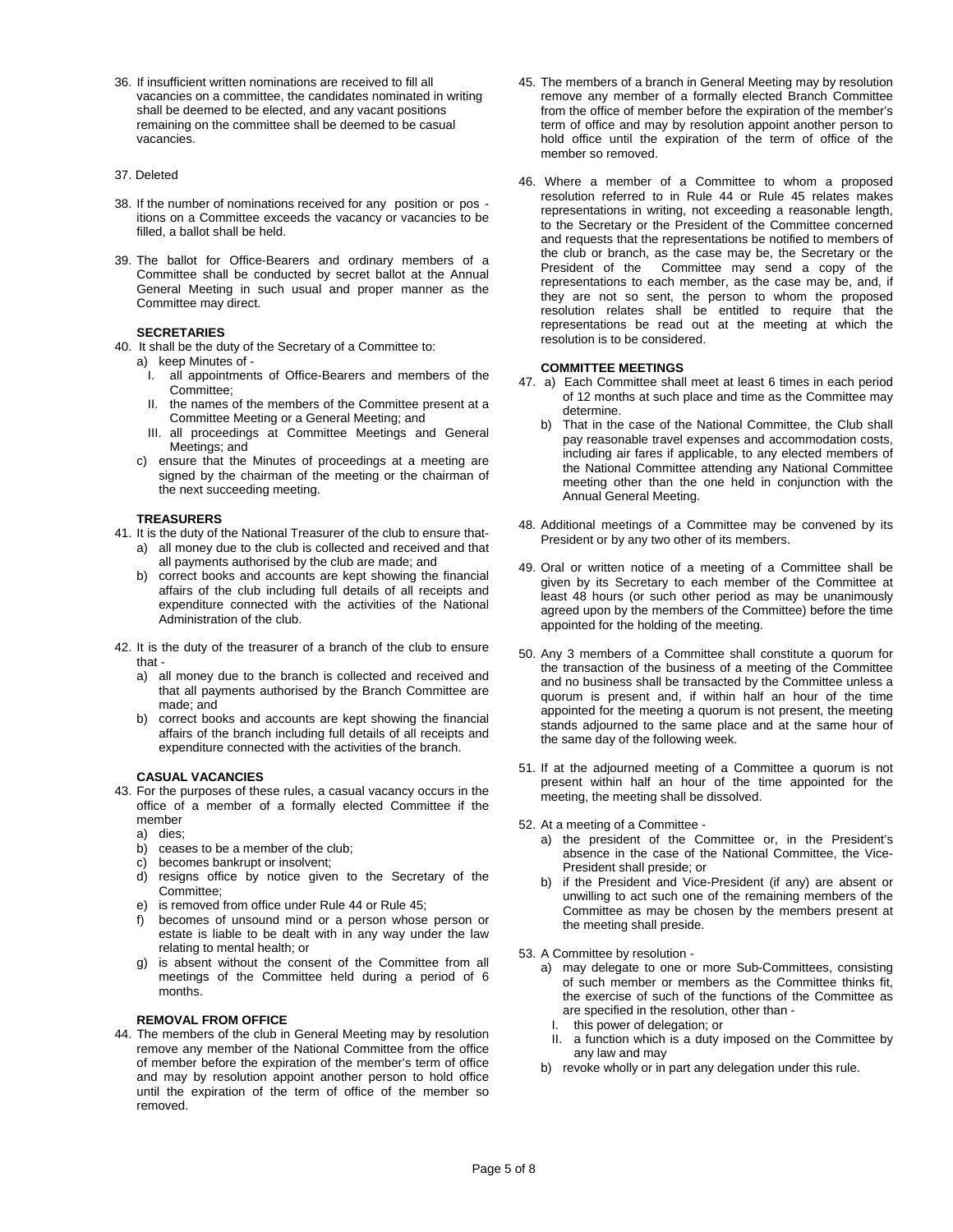#### **COMMITTEE MEETING VOTING AND DECISIONS**

- 54. Questions arising at a meeting of a Committee or of a Sub-Committee appointed by the Committee shall be determined by a majority of the votes of members of the Committee or Sub-Committee present at the meeting.
- 55. Each member present at a meeting of a Committee or of a Sub-Committee appointed by a Committee is entitled to one vote but, in the event of an equality of votes on any question, the person presiding may exercise a second or casting vote.
- 56. Subject to there being a quorum present, a Committee may act on any question notwithstanding any vacancy on the Committee.
- 57. Any act or thing done or suffered, or purporting to have been done or suffered, by a Committee or a Sub-Committee appointed by a Committee, is valid and effectual notwithstanding any defect that may afterwards be discovered in the appointment or qualification of any member of the Committee or Sub-Committee.

#### **ANNUAL GENERAL MEETING**

- 58. The Annual General Meeting of the club shall be convened to be held on a date not later than 30th June in each year and at such place and time as the National Committee may determine.
- 59. The Annual General Meeting of a branch of the club shall be convened to be held on a date not later than 30th June in each year and at such place and time as the Branch Committee may determine.
- 60. An Annual General Meeting shall be specified as such in the notice convening the meeting.
- 61. In addition to any other business which may be properly transacted at an Annual General Meeting, the business of an Annual General Meeting shall be
	- a) to confirm the Minutes of the last preceding Annual General Meeting and of any special General Meeting held since that meeting;
	- b) to receive from the Committee reports upon the activities of the club or branch, as the case may be, during the last preceding financial year;
	- c) To receive and consider the statement of the financial affairs of the Club or Branch for the year ended the previous 31<sup>st</sup> December.
	- d) to elect office-bearers and ordinary members of the Committee of the club or branch, as the case may be.

#### **SPECIAL GENERAL MEETINGS**

- 62. The National Committee may whenever it thinks fit resolve to convene, and it shall convene on the requisition in writing of not less than 100 members of the club, a special General Meeting of the members of the club to be held at a place and hour and on a date determined by the National Committee, being a date not later than 28 days after the date of its resolution or the date of receipt of a requisition from members, as the case may be.
- 63.A Branch Committee of a Branch of the Club may, wherever it thinks fit, resolve to convene and it shall convene on the requisition in writing of not less than 30 members of the club attached to that Branch, a Special General Meeting of the Branch, to be held at a place and hour and on a date determined by the Branch Committee, being a date not later than 28 days after the date of its resolution, or the date of receipt of the requisition from the members, as the case may be.
- 64. A requisition of members for a special General Meeting
	- a) shall state the purpose or purposes of the meeting;
	- b) shall be signed by the members making the requisitions;
	- c) shall be lodged with the Secretary of the Committee concerned; and
- d) may consist of several documents in a similar form, each signed by one or more of the members making the requisition.
- 65. If any Committee fails to convene a special General Meeting to be held within 28 days after the date on which a requisition of members for the meeting is lodged with its Secretary, any one or more of the members who made the requisition may convene a special General Meeting to be held not later than three months after that date.
- 66. A special General Meeting convened by a member or members as referred to in rule 65 shall be convened as nearly as is practicable in the same manor as General Meetings are convened by the Committee concerned and any member who thereby incurs expenses is entitled to be reimbursed by the club for any expense so incurred.

#### **NOTICE OF GENERAL MEETING.**

- 67. Except where the nature of the business proposed to be dealt with at a general meeting requires a special resolution, the Secretary of the Committee concerned shall, at least 14 days before the date fixed for the holding of the General Meeting, cause to be sent by pre-paid post to each member entitled at the members address appearing in the register of members, a notice specifying the place, date and time of the meeting and the nature of the business proposed to be transacted at the meeting.
- 68. Where the nature of the business to be dealt with at a General Meeting requires a special resolution, the Secretary of the Committee concerned shall, at least 21 days before the date fixed for the holding of the general meeting, cause notice to be sent to each member entitled in the manor provided in rule 67, specifying, in addition to the matter required under rule 67, the intention to propose the resolution as a special resolution.

#### **PROCEDURE AT GENERAL MEETINGS**

- 69. No business other than that specified in the notice convening a general meeting shall be transacted at the meeting except, in the case of an Annual General Meeting, business of a general nature of which prior notice has not been given and which the majority of the members present determined may be transacted.
- 70. A member desiring to bring any business not of a general nature before a general meeting shall, at least 28 days before the date fixed for the holding of the meeting, give notice in writing to the Secretary of the Committee concerned, who shall include that business in the next notice calling a general meeting given after receipt of the notice from the member.
- 71. Notices of general meetings of the club, or of a branch, shall be deemed to be sufficiently given if notice thereof be published in any official publication of the club or of the branch PROVIDED that any such notice shall be published in sufficient time to comply with the requirements of Rules 67 and 68 in regard to sufficient periods of notice.
- 72. No item of business shall be transacted at a general meeting unless a quorum of members entitled to vote is present during the time the meeting is considering that item of business.
- 73. Five members present in person and entitled to vote shall constitute a quorum for the transaction of business at a general meeting.
- 74. If, within half an hour after the appointed time for the commencement of a general meeting a quorum is not present, the meeting shall be dissolved if convened upon the requisition of members, and shall in any other case stand adjourned to a date and at a place and time to be determined by the Committee concerned and advised to members by notice of not less than 14 days.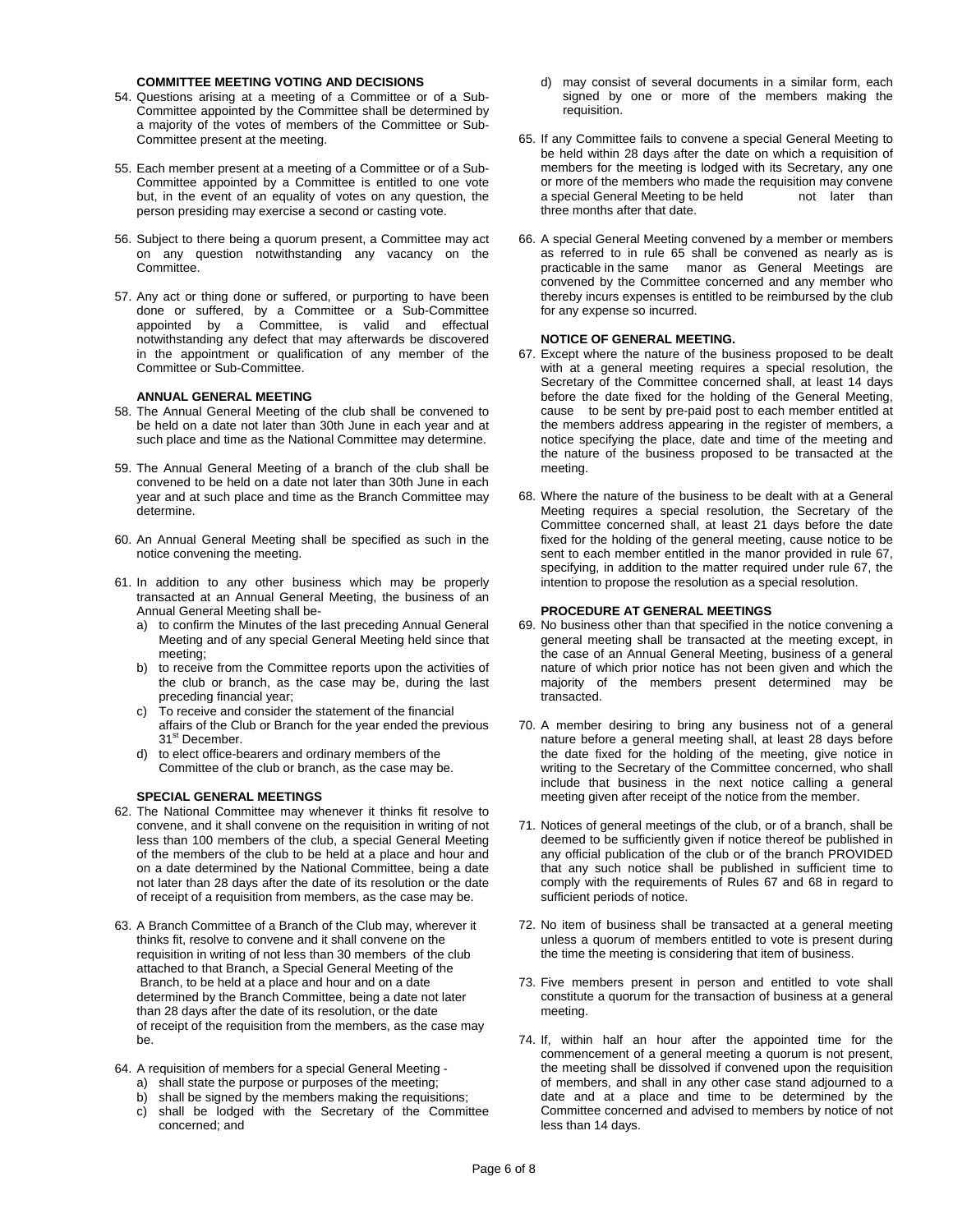- 75. If, at an adjourned meeting a quorum is not present within half an hour of the time appointed for the commencement of the meeting, the members present (being not less than 3) shall constitute a quorum.
- 76. a) The President of the Committee concerned or, in the President's absence in the case of a general meeting of the club, the Vice-President shall preside as chairperson at each general meeting.
	- b) If the President and Vice-President (if any) are absent from a general meeting or are unwilling to act, the members present shall elect one of their number to preside as chairperson at a meeting.
- 77. The chairperson of a general meeting at which a quorum is present may, with the consent of the majority of members present at the meeting, adjourn the meeting to a date and at a place and time to be determined by the Committee concerned and advised to members by notice of not less than 14 days, but no business shall be transacted at such an adjourned meeting other than the business left unfinished at the meeting at which the adjournment took place.
- 78. A question arising at a general meeting shall be determined on a show of hands and, unless before or on the declaration of the show of hands a secret ballot is demanded, a declaration by the chairperson that a resolution has, on a show of hands, been carried or carried unanimously, or carried by a particular majority or lost, or an entry is made in the minutes book to that effect, is evidence of the fact without proof of the number or proportion of the votes recorded in favour of or against the resolution.
- 79. At a general meeting a secret ballot may be demanded by the chairperson or by not less than 3 members present in person at the meeting.
- 80. Where a secret ballot is demanded at a general meeting, the secret ballot shall be taken
	- a) immediately in the case of a secret ballot which relates to the election of the chairperson of the meeting or the question of an adjournment; or
	- b) in any other case, in such manner and at such time before the close of the meeting as the chairperson directs, and the resolution of the secret ballot on the matter shall be deemed to be the resolution of the meeting on the matter.
- 81. Upon any question arising at a general meeting
	- a) a member has one vote only;
	- b) at a General Meeting of the Club all votes shall be given personally or by postal vote.
	- c) at a General Meeting of a Branch all votes shall be given personally.
	- d) in the case of an equality of votes, the chairperson of the meeting is entitled to a second or casting vote.
	- e) a member is not entitled to vote unless all money due and payable by the member to the Club has been paid.
- 82. a) a member not able to attend a General Meeting of the Club shall be entitled to vote by postal vote on any matter set out in the notice convening the meeting by lodging such vote(s) on the prescribed form with the National Secretary not less than 7 days before the date on which the meeting is to be held.
	- b) The prescribed form for a postal vote at a general meeting shall be such form as shall accompany the notice of a meeting at which it is proposed to pass a resolution as a special resolution and in any other case as shall be issued to the member on request.
	- c) A member wishing to vote by postal vote at a General Meeting of the Club for the election of office bearers and ordinary members or for Resolutions properly put shall enclose the prescribed form in a sealed envelope clearly

marked "SECRET BALLOT'. This envelope shall be sealed in another envelope addressed to the National Secretary with the member's name and membership number on the outside. Again the words "SECRET BALLOT' shall be clearly marked on the envelope. Failure to so mark the envelope shall render the members vote invalid.

- d) All envelopes marked 'SECRET BALLOT' received by the National Secretary before a General Meeting shall be delivered unopened at the meeting to the member appointed under Rule 33.b) to conduct the election of the members of the National Committee. a postal vote lodged by a member on the question shall be counted in determining the question where a secret ballot is demanded.
- e) A postal vote lodged by a member on the question shall be counted in determining the question where a secret ballot is demanded.

#### **SPECIAL RESOLUTION**

- 83. a) A resolution of the Club is a Special Resolution if it is passed by a majority which comprises not less than three quarters of such members of the club as entitled under these rule so to do, vote in person or by postal vote at a General Meeting of which not less than 21 days written notice specifying the intention to propose the resolution as a Special Resolution was given in accordance with these rules.
	- b) Any resolution being proposed as a Special Resolution shall be given in writing to the National Secretary no less than 90 days before a General Meeting. Such a resolution shall be signed by the proposer and seconder and supported with the signatures of no less than 5 financial members.

#### 84**. OTHER MEETINGS**

 The Committee of a branch may at its discretion convene such other meetings of the members of the branch as it sees fit, but no business shall be transacted at any such meeting if it is properly the business of the Committee or of the members gathered in general meeting.

#### **MISCELLANEOUS**

- 85. Life membership may be granted by the club in recognition of a member's meritorious service, subject to the relevant criteria set down, from time to time and minuted, by the National Committee.
	- a) Any two members may nominate / second another member they consider suitable for life membership. The nomination, in writing, shall be posted to the National Secretary, not later than December 30<sup>th</sup> The nomination shall contain full details in support of the nominated member's service.
	- b) Following agreement on suitability of the nomination by the National Committee, the nomination shall be presented to the Extended National Committee Meeting, held during the course of the upcoming AGM, for their consideration and approval.
	- c) Approval of the nomination shall be announced to members during the course of the National AGM. The granting of life membership upon the nominated member absolves that member from the payment of future annual subscriptions and shall be accorded such privileges as the National Committee in its discretion may determine.
- 86. a) The funds of the club shall be derived from entrance fees and annual subscriptions of members and, subject to any resolution passed by the club in general meeting, such other sources as the National Committee may determine.
	- d) All money received by the club or by a branch shall be deposited as soon as practicable and without deduction to the credit of the club's or branch's bank account.
	- c) All cheques, drafts, bills of exchange, promissory notes and other negotiable instruments shall be signed by any two